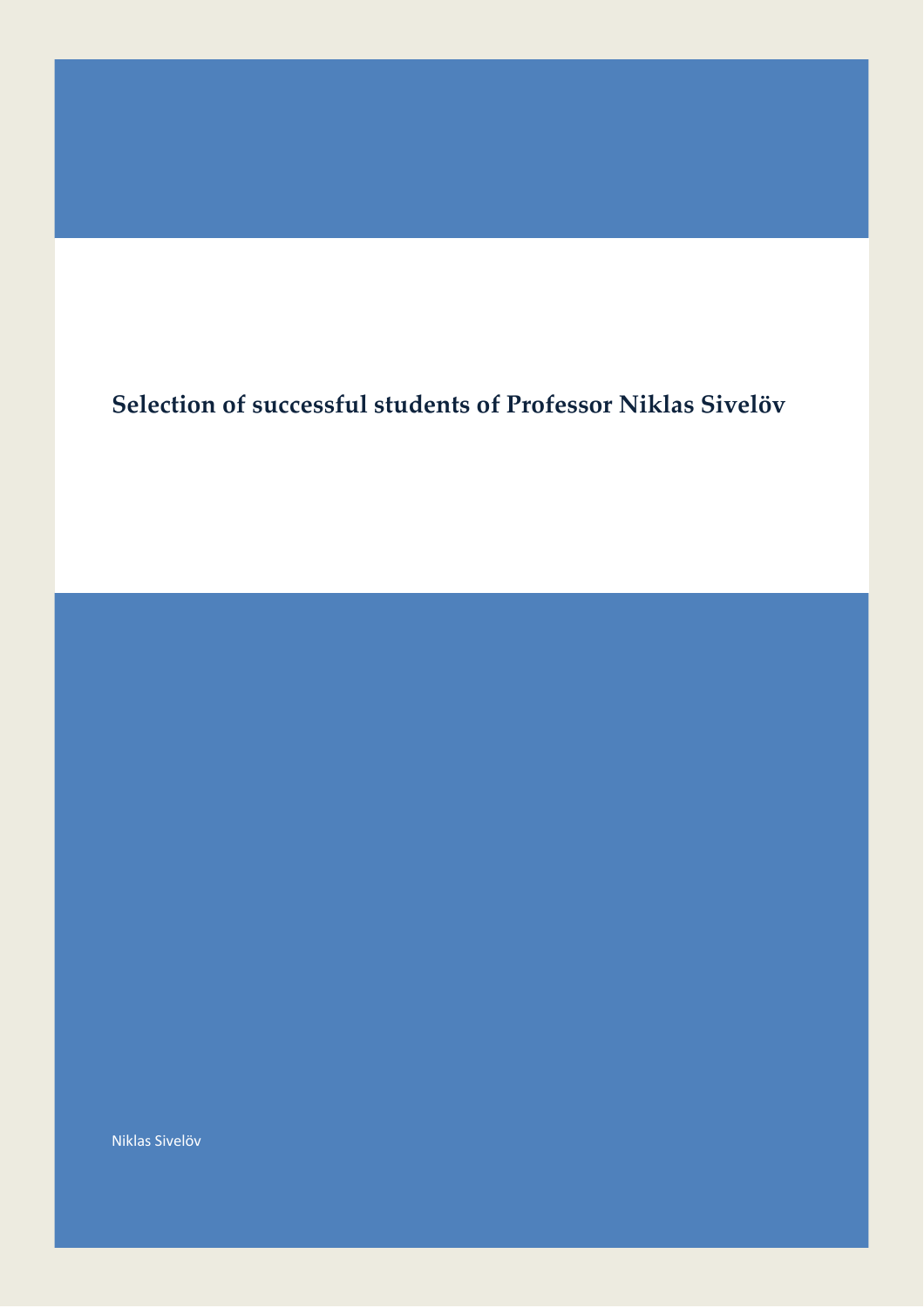*Marie-Luise Bodendorff* (\*1983, Augsburg) began studying piano at five and entered the Hochschule für Musik in Karlsruhe at 10, later studying with Olga Rissin-Morenova. She gave her first concert with the South-West Chamber Orchestra Pforzheim aged six.

She has appeared with Kurpfälzisches Kammerorchester Mannheim, New Philharmonic Westphalia, Folkwang Kammerorchester Essen, The Bacau Philharmonic, Kharkiv Philharmonic and Preußisches Kammerorchester. She has given recitals in Poland, Serbia, France, Germany, Scandinavia and South Africa and recorded for ARD, Bayerischer Rundfunk and P2 in Denmark. In 2019 she gave concerts in China including in Beijing's Forbidden City.

From 2002–7 she studied with Vladimir Krainev at the Hannover University of Music, Drama and Media. In 2008 she studied with Brigitte Engerer at the Paris Conservatoire through the ERASMUS exchange program, and in 2007–13 with Christopher Oakden in Hannover. She studied at the RDAM with Niklas Sivelöv. In 2013 she was invited to play for the Danish Royal Family and in June 2014 gave her debut recital at the Tivoli Concert Hall, where she had performed Rachmaninov's Third Concerto with the RDAM Orchestra a year earlier.

Her awards include Third Prize at Concours Musical de France, Paris 2019; First Prize "Assoluto" at the Concorso Internationale "Musica Insieme", Italy 2017; Second Prize at the XI Concorso Pianistico Internazionale "Lia Tortora", Italy 2015; First Prize at the International Piano Competition in Ischia/Italy 2018; First Prize at the International Feurich Music Competítion, Vienna 2018; two First Prizes at the 30th International Piano Competition, Città di Moncalieri 2018; Grand Prix at 3rd Future Stars International Piano Competition and two Special Prizes for best Rachmaninov and best Liszt performance in 2018.

Since 2016 she has taught piano and chamber music at the RDAM in Copenhagen.

*Stefano Andreatta* began studying the piano aged seven and made his debut with orchestra at 15 performing Beethoven's First Piano Concerto. He studied with Francesco Bencivenga at the "Agostino Steffani" Conservatory in Castelfranco Veneto, and in 2012 he went to the Music Academy of the West in Santa Barbara, studying with the Juilliard School's Jerome Lowenthal, then with Riccardo Risaliti and Anna Kravchenko. In 2014 he was awarded a Masters in Piano Didactics with highest honours. He currently studies with Massimiliano Ferrati and attending a postgraduate course at the RDAM with Niklas Sivelöv

He won Third prize at the Concours musical international de Montréal in 2017; Third Prize at the Chopin International Piano Competition in Rome; First Prize at "Premio Brunelli" in Vicenza and in 2016 First Prize at the FVG International Piano Competition in Sacile.

He performed with Orchestra di Padova e del Veneto, Orchestra Filarmonia Veneta "G.F. Malipiero", Nova Amadeus Chamber Orchestra, "Mihail Jora" Philharmonic Orchestra of Bacau, Orchestre symphonique de Montréal and Astana Symphony Orchestra. He has recorded a CD for KNS Classical label.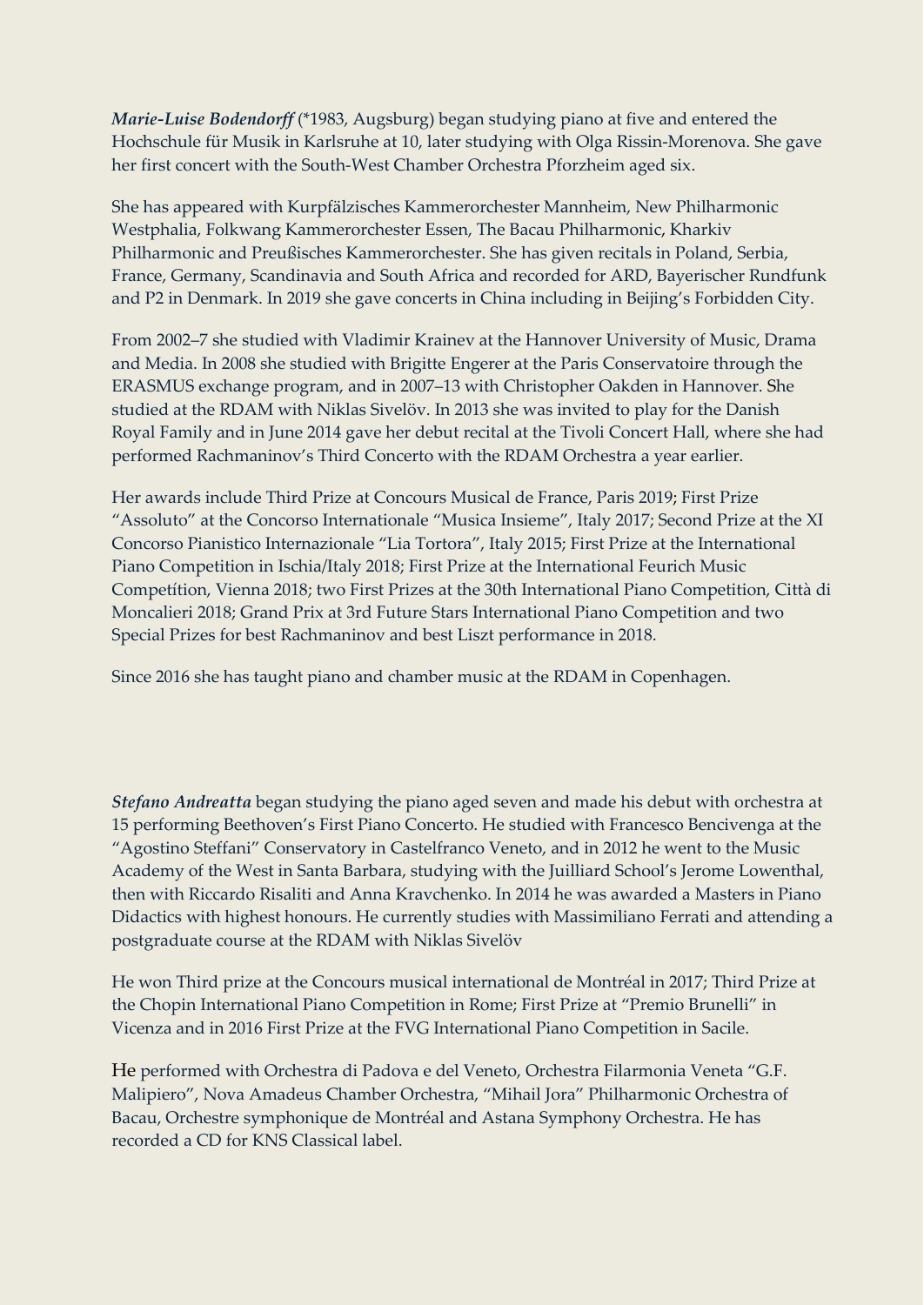*Julia Dahlkvist*, born into a Finnish–Russian family in Siberia, started to play the piano at three with her mother, Lidia Mustonen. She studied at the Sibelius Academy in Helsinki, Staatliche Hochschule für Musik in Freiburg, Hochschule der Kunste in Berlin, Royal Academy in Dublin, Stockholm College of Music and Danish RDAM in Copenhagen. Her teachers were Erik T. Tawaststjerna, Vitali Berzon, John O'Conor, Alicia de Larrocha and Niklas Sivelöv.

She has won the Nordic International Piano Competition in 2004, Finnish Performing Music Promotion Centre (2006), Kordelini Foundation in Finland (2002, 2006), Jenny & Antti Wihuri Foundation (2001, 2003) and Culture Foundation (2005, 2010); also the Swedish Music Academy, Anders Wall Foundation and Freemasons Lodge in Stockholm. She was awarded by the Léonie Sonnings musikfond in Denmark.

During 2006-8 she performed the complete piano repertoire of Debussy throughout the Nordic countries. Since 2011 she is on the piano faculty of Karlstad University, Ingesund College of Music.

*Elisabeth Holmegaard Nielsen* graduated with a Bachelor's degree in classical piano performance at the RDAM with the highest marks and is completing her Master's diploma with Niklas Sivelöv.

In October 2012 she was the winner of three prizes at the international piano competition for young musicians in Enschede, Holland. In November 2012 she was invited to study at the first Steinway Academy, an international school for gifted young musicians in Verona, with Federico Gianello. She won First Prize in the RDAM's piano competition.

She has performed *inter alia* at the Tivoli Concert Hall, Copenhagen; Round Tower, Copenhagen; the Town Halls of Copenhagen and Frederiksberg; Théâtre Municipal Baltazar Dias, Madeira, 2005; Kremlin, 2008; Laeiszhalle, Hamburg, 2010; Concert Hall of Artists, Gothenburg, 2011.

Elisabeth was chosen to perform the Grieg Piano Concerto at the Nordic masterclass for conductors in Alsion, Sønderborg, led by Jorma Panula. She performed with the National Danish Orchestra of South Jutland in 2013.

*Filip Strauch* began studying the piano with his father. At 10 he played Mozart's C minor Fantasy for Slovak Radio. At the Conservatory in Žilina, Filip became a laureate of the Slovak Conservatories Competition and won a contest to play witj the National Chamber Orchestra. He was then admitted to the postgraduate soloist class at the RDAM with Niklas Sivelöv. Simultaneously, Filip won a scholarship to the Rimsky-Korsakov Conservatory in St Petersburg, Russia where has studied with Vladimir Shakin and Sergey Maltsev.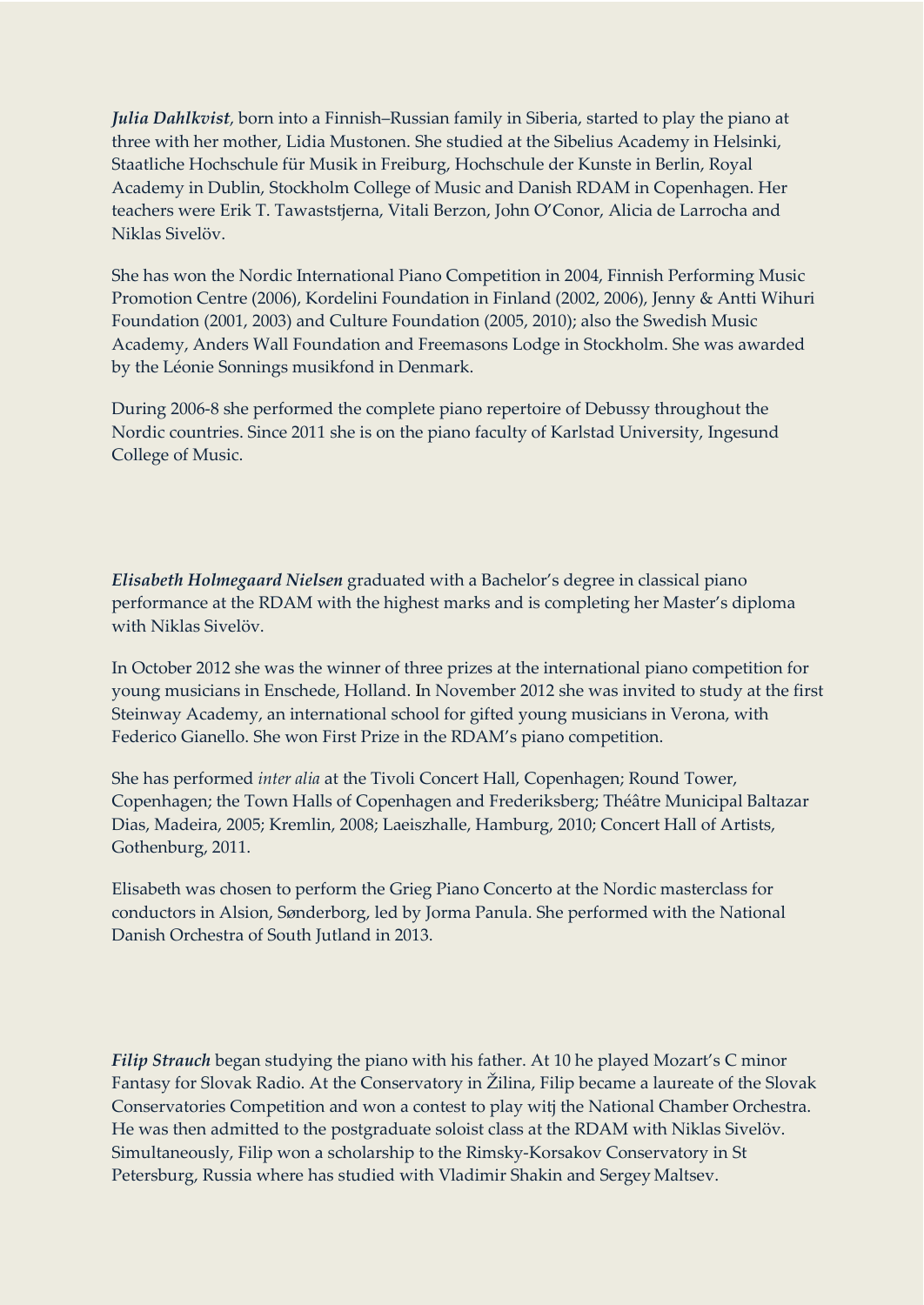From 2004 he studied in Bratislava with Peter Pazicky and from 2005 he studied with Ivan Gajan and Marian Lapšanský. Filip worked with several renowned teachers: Ferenc Rados, Josef Kluson, András Keller, Avedis Kouyoumdjian, Dmitri Bashkirov, Christian Zacharias, Robert Levin, Catherine Brown, Juhani Lagerspetz, Steven Mayer, Liisa Pohjola, Jens Elvekjær, Boris Berman.

As a prize winner of the Yamaha competition in Bratislava in 2009, Filip performed with the Slovak Radio Orchestra and in 2014 won First Prize at the RDAM Piano Competition.

*Kendzsi Tanaka* was born in Hungary, and he is half Japanese. He studied at the Vántus István Music High School with Dr Lucz Ilona from 2009–13 in Szeged, Hungary, then with Joanna MacGregor at the Royal Academy of Music, London in 2017. He holds a Masters degree in Piano Performance, completed with Niklas Sivelöv at the RDAM.

He won Second Prize at the VIII. International Stasys Vainiunas Piano Competition, Third Prize in the VII. International Bartók Béla Piano Competition, along with the orchestra's special award, a performance of Gershwin's Rhapsody in Blue with the Hungarian National Symphony Orchestra Szeged. He has also won First Prize at the 18th National Piano Competition in Békescsaba, Hungary and Second prize at the 32nd Valsesia Musica International Competition.

*Nadia Okrusko* was born in 1989 in Lithuania and started studying piano at the National M.K. Čiurlionis Arts School in Vilnius. In 2005, she had her debut with Kaunas chamber orchestra in Lithuania. In 2008, Nadia won First Prize at the Rosalyn Tureck Bach competition in New York and in the same year was awarded a honorary diploma by Lithuania's president Valdas Adamkus.

From 2009, she studied with Leonid Tamulevich at St Petersburg's Rimsky-Korsakov Conservatory. In 2018 she obtained her Master's degree at the RDAM, where she studied Niklas Sivelöv.

She received several scholarships in Denmark, such as the Tove Birthe Legat, Feldthusens Fond, and Torp-Pedersens Fond. During studies at RDAM she won Second Prize at its piano scholarship competition. She has performed solo and chamber music in different festivals and projects around Europe, also in USA, Mexico, Ecuador and China.

Nadia works in Copenhagen as a piano teacher and freelance pianist. She tours in Danish schools with a piano quartet "Glemte stemmer", which is part of the "Levende Musik i Skolen" school concert tour program, and plays in ensembles with multiple singers and instrumentalists.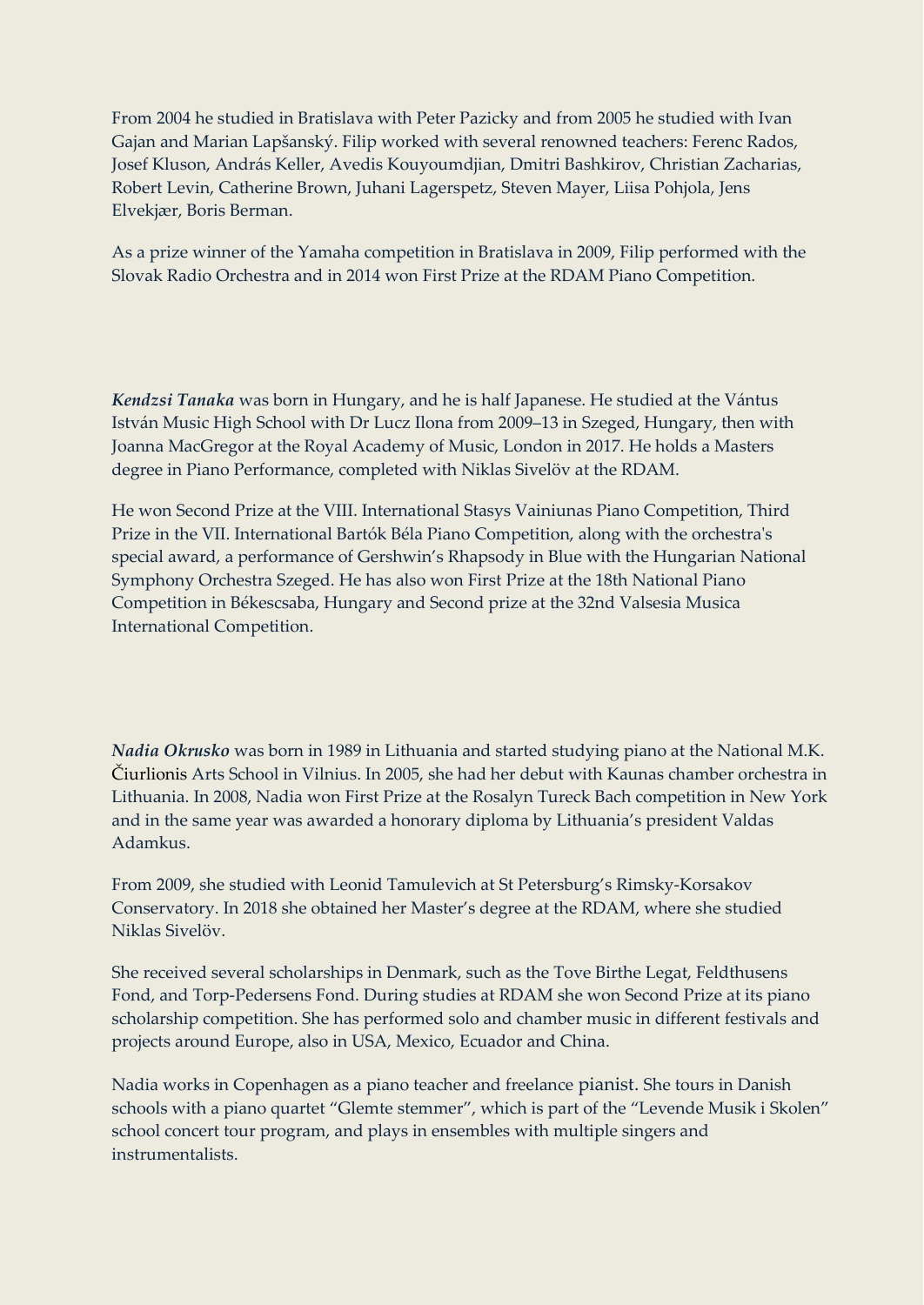*Bingbing Zhu* (\*1989, Tianjin) began piano lessons aged four with her mother, and played her first solo recital at 16. She took her Bachelor Degree at the Central Conservatory of Music in Beijing, studying with Taihang Du. From 2011 she studied for her Master's and Advanced Postgraduate Diploma with Niklas Sivelöv at the RDAM.

She won Second Prize in 2013 Scholarship Competition for Singers and Instrumentalists, Second Prize in the 15th Asia Piano Open Competition (Hongkong), and Champion of Xinghai CupPiano Competition (Tianjin).

She has performed at several music festivals including National Centre for the Performing Arts (China), Hong Kong Culture Centre, Allegro Vivo Music Festival (Austria), and 4th International Chinese Arts Festival (Singapore). In 2014 she performed Mozart's D minor concerto with the Tivoli Symphony Orchestra conducted by Giordano Bellincampi.

*Hugo Selles* (\*1988, Santander) began studying the piano at six, soon after studying with Francisco San Emeterio. After graduating from the [Conservatorio Jesús de Monasterio, H](http://www.conservatoriojesusdemonasterio.es/)ugo completed his Bachelor's in 2010 at [Musikene Centro Superior de Música del País Vasco i](http://musikene.net/)n San Sebastian, studying with Marta Zabaleta, Miguel Borges, Gabriel Loidi and Ricardo Descalzo. Hugo is currently studying for his Master's in piano with Niklas Sivelöv at the RDAM, for which he has been awarded a scholarship from the Fundación Botín of Santander.

He won First Prizes in competitions including Torrelavega and La Salle, and won the jazz category of the Fifth Music Competition for Young Musicians of Cantabria (2006), First Prize at the VIII Chamber Music Contest Rotary-Sardinero (2008), Second Prize at the XXIII Premi de Música Ciutat de Manresa for Chamber Music (2008) and Fourth Prize at the VII Nordic International Piano Competition (2014). He has performed in the Young 70 Quincena Musical concert in San Sebastián (2009), the IX Festival Musika-Música in Bilbao (2010), th[e XIII](https://soundcloud.com/hugoselles/sets/compositorescantabria)  [Anthology of Cantabrian Composers i](https://soundcloud.com/hugoselles/sets/compositorescantabria)n Santander (2012), the Young Performers' section of the 62 International Festival of Santander (2013), the Festival Bach og Mozart at Tivoli Koncertsal, Copenhagen (2014) and the First Ferrara International Piano Festival (2014).

*Bogdan Nicola* (\*1989, Bucharest) started playing the piano aged seven at the "George Enescu" College of Music, studying with Ana Maria Ciornei. In 2008, he entered the National Academy of Music in Bucharest. He won the Romanian State Scholarship 2008–11. In 2011 he began studying with Niklas Sivelöv at the RDAM and is currently a Master's student there.

He has won numerous prizes in national and international piano competitions, as well as Third Prize in the international competition 'Carl Filtsch', held in Sibiu, Romania in 2012.

He has performed in various chamber music and solo masterclasses held by Boris Berman, Gabriel Amiras, Luiz de Moura Castro, and Sergei Osokin.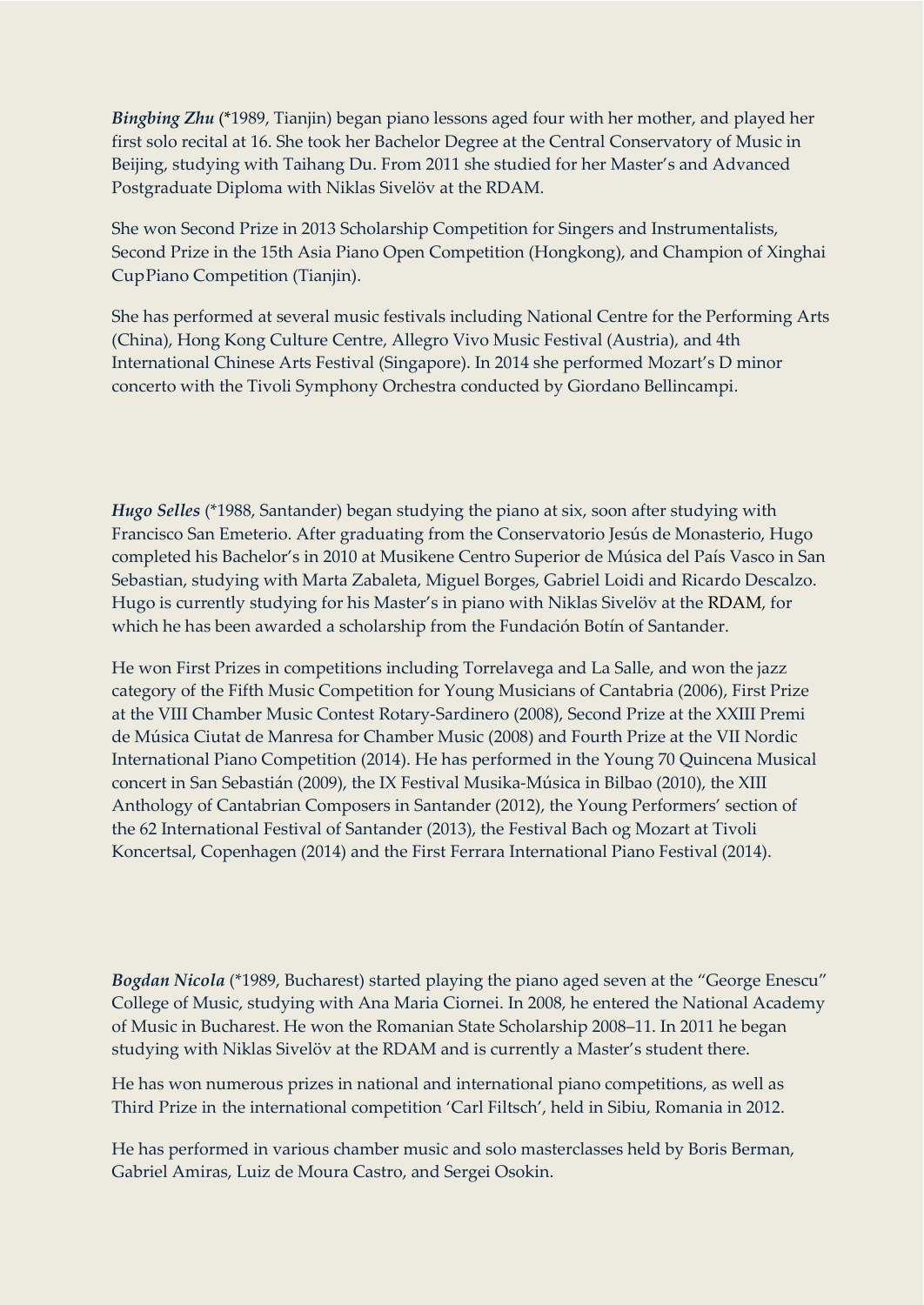*David Lau Magnussen* (\*1981) was student of Peter Feuchtwanger in London, Stefan Vladar and Avedis Kouyoumdjian in Vienna as well as Niklas Sivelöv in Copenhagen. As well as concerts, he lectures about life seen from the piano stool, which he is currently preparing to be published as a book. He has received numerous prizes and awards, among them the prestigious "Oddfellow Artist Award" after a solo recital in Copenhagen's Oddfellow Concert Hall. As well as regular radio and television appearances, he has recorded several CDs of chamber music, including Kasper Rofelt's complete piano works (dedicated to David), and Martin Lohse's Piano Concerto on the Dacapo label.

He gives masterclasses worldwide, including at the Chinese Conservatory of Music (Beijing), Royal Irish Academy of Music (Dublin), Heilongjian University (Harbin) and at Dulwich College International in most parts of China. He has played in many European countries and regularly performs and teaches in Asia. In China he has appeared both as a soloist and together as Duo Shaw-Magnussen (with cellist Jacob Shaw) in cities including Guangzhou, Beijing, Harbin, Suzhou, Shanghai.

**Kristoffer Nyholm Hyldig** made his concert début in 2010 at the RDAM from the class of Niklas Sivelöv, but for many years he has been a very active contributor to Danish music as a soloist, chamber musician and accompanist. He has performed with orchestras conducted by, among others, Michael Schønwandt and Jean Thorel, as well as the Turangalîla Symphony with the Royal Danish Orchestra and Michael Boder.

He was awarded the Jury's Special Prize in the 2009 EU Piano Competition in 2009, the Jakob Gade Scholarship, the Léonie Sonning Music Foundation Scholarship and, most recently, the Danish Music Critics Award. He has also produced recordings to be used in several Zentropaproduced movies and plays regularly at the Royal Theatre in Copenhagen.

*Christian Westergaard* (\*1980) began studying the piano aged eight with Esther Lund Madsen. He trained at the RDAM with Amalie Malling and Niklas Sivelöv. He has accompanied a number of the leading young Nordic singers. He has played concerts at the Wigmore Hall, the Hamburg Musikhalle and in the rest of Germany, in Italy, Sweden, Norway and in Denmark in the DR Concert Hall, the Tivoli Concert Hall, at Takkelloftet and The Black Diamond. He is founder and artistic director of Liedkompagniet, which has renewed the focus on Danish Lieder with composers including Rued Langgaard and Herman Koppel. In 1999 and 2000 he won First Prize in the Danish Steinway Competition.

On Dacapo he has recorded chamber music with the Randers Chamber Orchestra by his father, Svend Westergaard, and with the singers Signe Asmussen and Adam Riis has recorded *Songs of their Times* by Ib Nørholm on Kontrapunkt. He has worked as an accompanist at the RDAM and the Opera Academy. Among other grants he has received the Van Hauen Grant and the grant of the Sonning Music Foundation.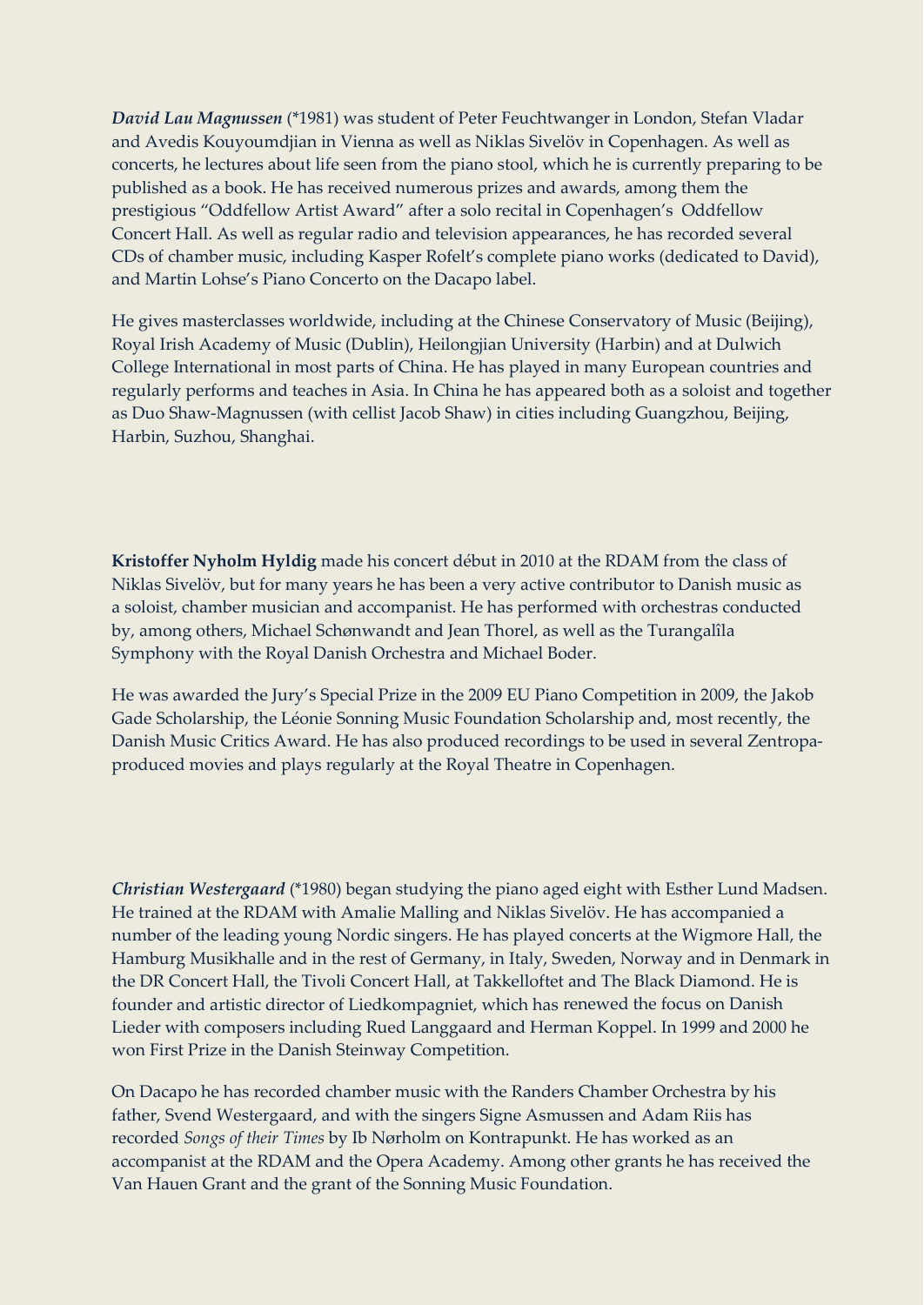*Kati Eriikka Arikoski* (\*1979) started her studies at the Conservatory of Kuopio, Finland in 1986. Since 1999, she has studied at the Turku Arts Academy in Finland and graduated as a piano teacher in 2005 from the class of Jukka Juvonen. Her teachers have included Matti Raekallio, Erik T. Tawaststjerna, José Ribera, PierreRéach, Emanuel Krasovsky and Liisa Pohjola. In 2008 she graduated with a Master's degree at the RDAM and continues her studies in the soloist class of Niklas Sivelöv.

She has given solo concerts, been a member of various chamber music ensembles, and worked as Lied pianist in Finland, Sweden, the Faroe Islands, Denmark and Austria. She also performed with the Turku Philharmonic Orchestra in 2004 at the Concert for Young Soloists, and played as soloist with the Sigyn Sinfonietta in 2006.

She won Third Prize at the National Leevi Madetoja Piano Competition in Oulu in 2006. In 2008 she won joint First Prize at the piano competition and Second Place with her piano trio in the chamber music competition at the RDAM.

As an active chamber musician, she performs with tenor Jakob Holtze and viola player Jussi Aalto, and in 2000 formed a piano duet with Anna-Mari Murdvee, which has performed in Finland, Austria, Denmark and the Faroe Islands. She also belongs to the group "Elokuu Ensemble", which performs in Seinäjoki, Finland.

*Søren Rastogi* was educated at the RDAM, studying with Tove Lønskov and Niklas Sivelöv. He graduated with the highest grades in 2005.

He performs widely in Denmark and internationally, as soloist, chamber musician and accompanist. He has performed with most Danish orchestras with conductors such as Christian Mandeál, Douglas Bostock, Mathias Aeschbacher and Thomas Søndergaard in concertos by Schumann, Gershwin, Mozart and Stravinsky.

In 2006 he was appointed Artist in Residence by The Round Tower of Copenhagen and Danish National Radio, which included broadcasts of five concerts as a soloist, chamber musician and accompanist. He has been broadcast numerous times in Denmark and Norway, as well as on several EBU broadcasts.

He has performed several works for choir and piano with the Vocal Ensemble of the Danish Radio. He collaborates with baritone Johannes Weisser; they released a CD, "Visiting Grieg", which was recommended as one of the three best recordings in 2009 by Norwegian *Aftenposten*.

He has received numerous prizes and awards, including from the Danish MusicCritics Association, and was a prizewinner at several competitions such as the 5th Nordic Piano Competition, Nyborg and the Mendelssohn Competition, Berlin.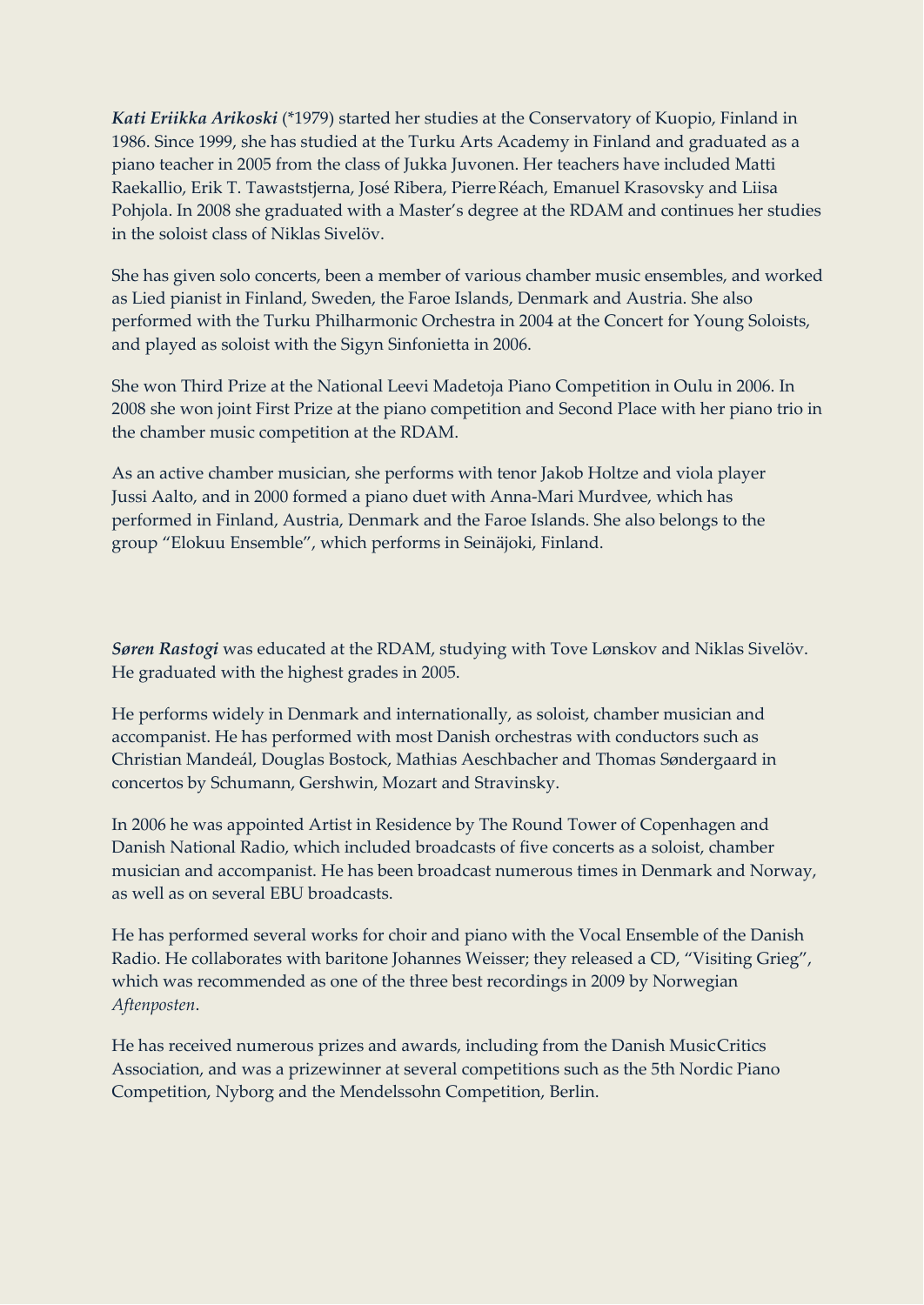*Meiling Huang* was born into a family of musicians in China.

She won First Prize at the Yan Bian piano competition in 1995 and gave concerts in nine Korean cities in 1996. She also won First Prize at the Ji Lin Piano Competition in 1999.

From 2001 she studied at the Middle School of the Central Conservatory of Music, with an annual scholarship. She won the TOYAMA Youth Piano Competition in 2003 and 2005 and gave concerts with China Philharmonic Orchestra in 2007. From 2007 to 2014 she studied at the Central Conservatory Of Music in Beijing with Taihang Du. In August 2007 she gave a concert at Klaviersoiree im Forum Seebach in Weimar.

In 2009 she also won First Prize at the Allegro-Vivo international music festival competition in Austria, thus performing in Austria in 2010. In 2010 and 2012 she gave concerts in Beijing's Forbidden City Concert Hall. In 2011 she was admitted with full scholarship to the Master's program at the CCOM. From 2014 she studied in the piano soloistclass (advanced postgraduate degree) with Niklas Sivelov at the RDAM.

*Kristina Socanski* (\*1990, Belgrade) won several competitions for youth in her home country. She studied at the University of Stavanger and Barratt Due Music Institute inOslo, as well as at HFM Franz Liszt in Weimar. She holds degrees from the Norwegian Academy of Music in Oslo and RDAM. In February 2019 she graduated from the soloist class (Advanced Postgraduate Program) at RDAM, where she specialised in chamber music and accompaniment with Niklas Sivelöv, Friedrich Gürtler and Søren Rastogi.

In 2018, she went to the Aaron Copland School of Music, Queens College in New York as a "visiting scholar', researching contemporary American music. Her research was presented in Copenhagen in 2019.

She has won prizes in competitions in Serbia, Norway, Italy, Austria, Germany and the USA. As a result she has performed in major venues such as the Salzburg Mozarteum, Weill Recital Hall, Carnegie Hall and Berlin Konzerthaus's Kammersaal, as well as LeFrak Concert Hall (New York), Stavanger Concert Hall, Oslo Opera House, Tivoli Concert Hall, Royal Danish Theatre and Kolarac Concert Hall (Belgrade). She has been broadcast on P2 Klassisk Danish Radio and on Serbian radio and television. She has received many grants and scholarships.

In 2017 she studied accompaniment and opera coaching with Jane Klaviter at the Bel Canto Institute in Italy. She is a member of several chamber music ensembles, as well as the founder and artistic director of Vrsac International Chamber Music Festival in Serbia.

She has performed in Scandinavia, numerous European countries and in the USA. As a part of her soloist degree, she has been a teaching assistant for the piano class at the RDAM.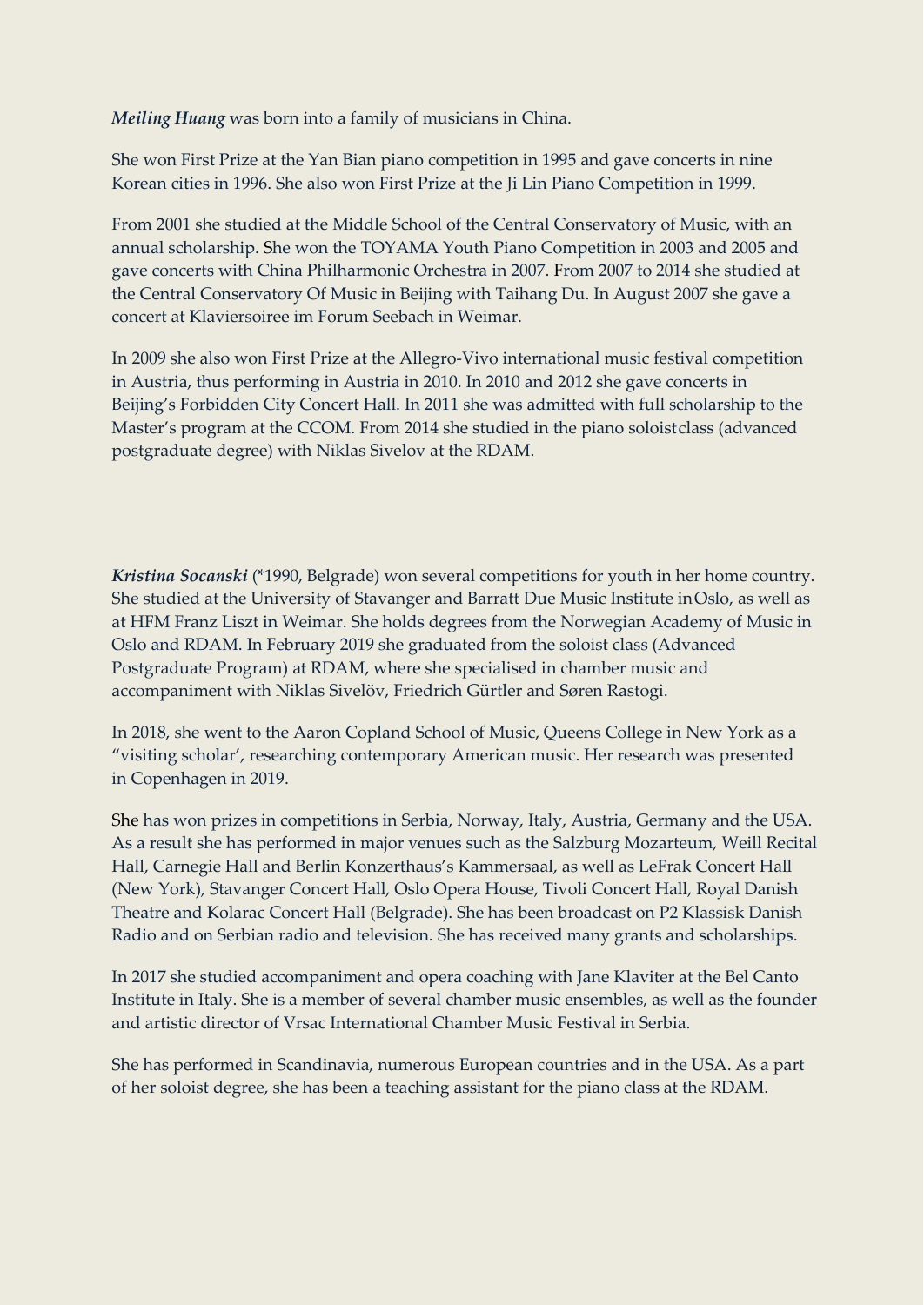*Anne-Marie Lipsonen* (\*1981, Helsinki) began studying the piano aged four and violin aged eight. She took her Bachelor's degree as a pianist in 2005 at the Helsinki Conservatory/ Stadia-Polytechnic. She finished her studies for her Master's degree at the RDAM with highest grades, studying with Niklas Sivelöv. She undertook the postgraduate program specialising in chamber music, practice and accompaniment at the RDAM with Niklas Sivelöv and Friedrich Gürtler.

She has performed in Finland and abroad. She has been awarded prizes in the Fifth Nordic Lied Competition 2007 with soprano Lina Johnson, Erkki Melartin Lied Competition 2004 with soprano Katri Mäntylä, Piano Competition in IV Forum Internacional de Música 2006 in Spain and was awarded several grants including from the Finnish Cultural Foundation and the Léonie Sonning Music Foundation in Denmark.

She is an active lied pianist and accompanist and has given concerts at the Danish Song Society among others. In spring of 2009 she studied at the Curtis Opera Theatre at the Curtis Institute in Philadelphia.

She has performed in contemporary music festivals such as the Musica Nova Festival in Helsinki and Ung Nordisk Musik Festival in Copenhagen, and has performed Danish composers at the Nordic Music Festival in St Petersburg with the St Petersburg Chamber Philharmonic.

She has worked as pianist in masterclasses with Bo Skovhus, Anner Bylsma, Ralph Kirschbaum, Valter Despalj, Reinhard Latzko, Harro Ruijsenaars and Jakob Kullberg.

**Nikolaus von Bemberg** (\*1991, Munich) studied classical music performance at the University of Music and Performing Arts Munich with Markus Bellheim, and is studying with Niklas Sivelöv in the Master's degree program at the RDAM.

He creates programs presenting classical music in new ways, for example a talk show featuring American music styles including jazz and classical, premiered in 2019 at the Münchner Stadtmuseum. "Memories of D. Shostakovich" is a portrait of the Russian composer embracing spoken word with several musical works by Shostakovich. It was premiered in 2020 at Munich's Schloss Nymphenburg.

He is interested in the musical development of the 20th century, improvised music, and in cooperating with artists of other disciplines, including authors, actors, dancers, singers and visual artists, such as with the Catalan theatre group La Fura dels Baus. He received a Germany Scholarship and currently holds a scholarship from the Yehudi Menuhin Live Music Now Foundation. As an honorary jury member he acts for the German competition "Jugend musiziert".